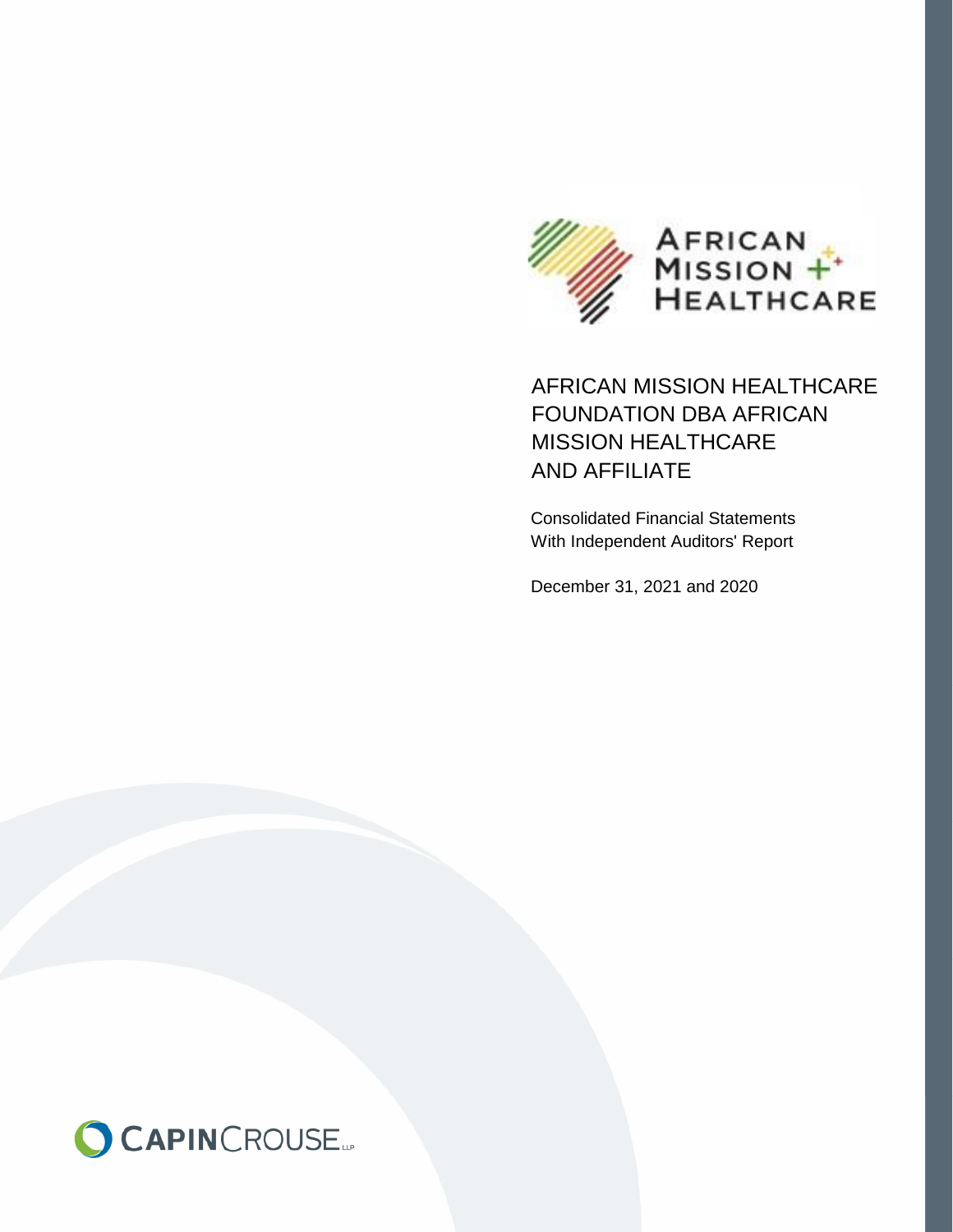# **AFRICAN MISSION HEALTHCARE FOUNDATION DBA AFRICAN MISSION HEALTHCARE AND AFFILIATE**

### **Table of Contents**

Page

| <b>Independent Auditors' Report</b>                   |   |
|-------------------------------------------------------|---|
| <b>Consolidated Financial Statements</b>              |   |
| <b>Consolidated Statements of Financial Position</b>  |   |
| <b>Consolidated Statements of Activities</b>          | 4 |
| <b>Consolidated Statements of Functional Expenses</b> |   |
| Consolidated Statements of Cash Flows                 | 6 |
| Notes to Consolidated Financial Statements            |   |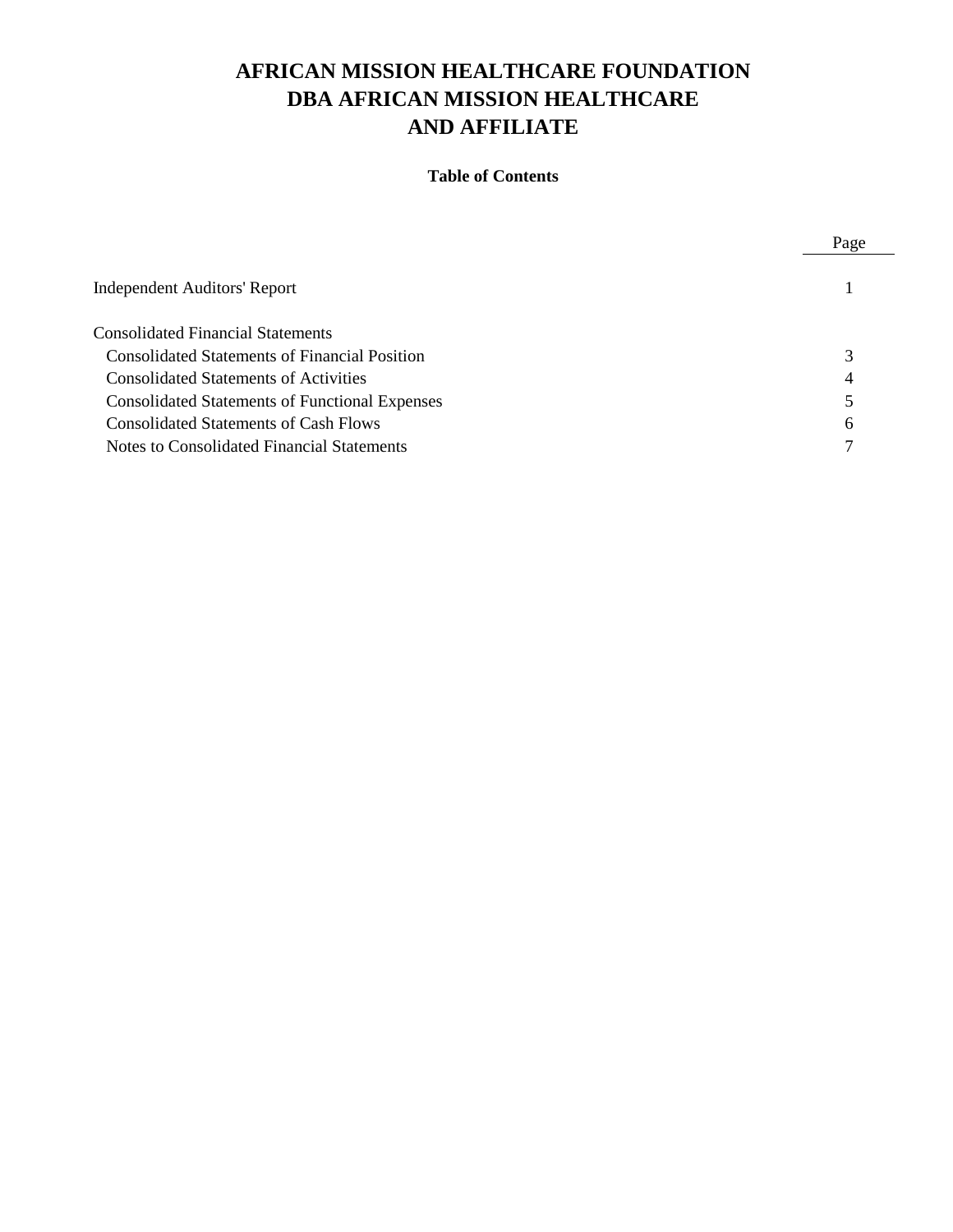# CAPINCROUSE.



#### **INDEPENDENT AUDITORS' REPORT**

Board of Directors African Mission Healthcare Foundation dba African Mission Healthcare and Affiliate DeLand, FL

#### *Opinion*

We have audited the accompanying financial statements of African Mission Healthcare Foundation dba African Mission Healthcare and Affiliate, which comprise the statements of financial position as of December 31, 2021 and 2020, and the related statements of activities, functional expenses, and cash flows for the years then ended, and the related notes to the financial statements.

In our opinion, the financial statements referred to above present fairly, in all material respects, the financial position of African Mission Healthcare Foundation dba African Mission Healthcare and Affiliate as of December 31, 2021 and 2020, and the changes in their net assets and their cash flows for the years then ended in accordance with accounting principles generally accepted in the United States of America.

#### *Basis for Opinion*

We conducted our audits in accordance with auditing standards generally accepted in the United States of America. Our responsibilities under those standards are further described in the *Auditors' Responsibilities for the Audit of the Financial Statements* section of our report. We are required to be independent of African Mission Healthcare Foundation dba African Mission Healthcare and Affiliate and to meet our other ethical responsibilities in accordance with the relevant ethical requirements relating to our audits. We believe that the audit evidence we have obtained is sufficient and appropriate to provide a basis for our audit opinion.

#### *Responsibilities of Management for the Financial Statements*

Management is responsible for the preparation and fair presentation of these financial statements in accordance with accounting principles generally accepted in the United States of America, and for the design, implementation, and maintenance of internal control relevant to the preparation and fair presentation of financial statements that are free from material misstatement, whether due to fraud or error.

In preparing the financial statements, management is required to evaluate whether there are conditions or events, considered in the aggregate, that raise substantial doubt about African Mission Healthcare Foundation dba African Mission Healthcare and Affiliate's ability to continue as a going concern within one year after the date that the financial statements are available to be issued.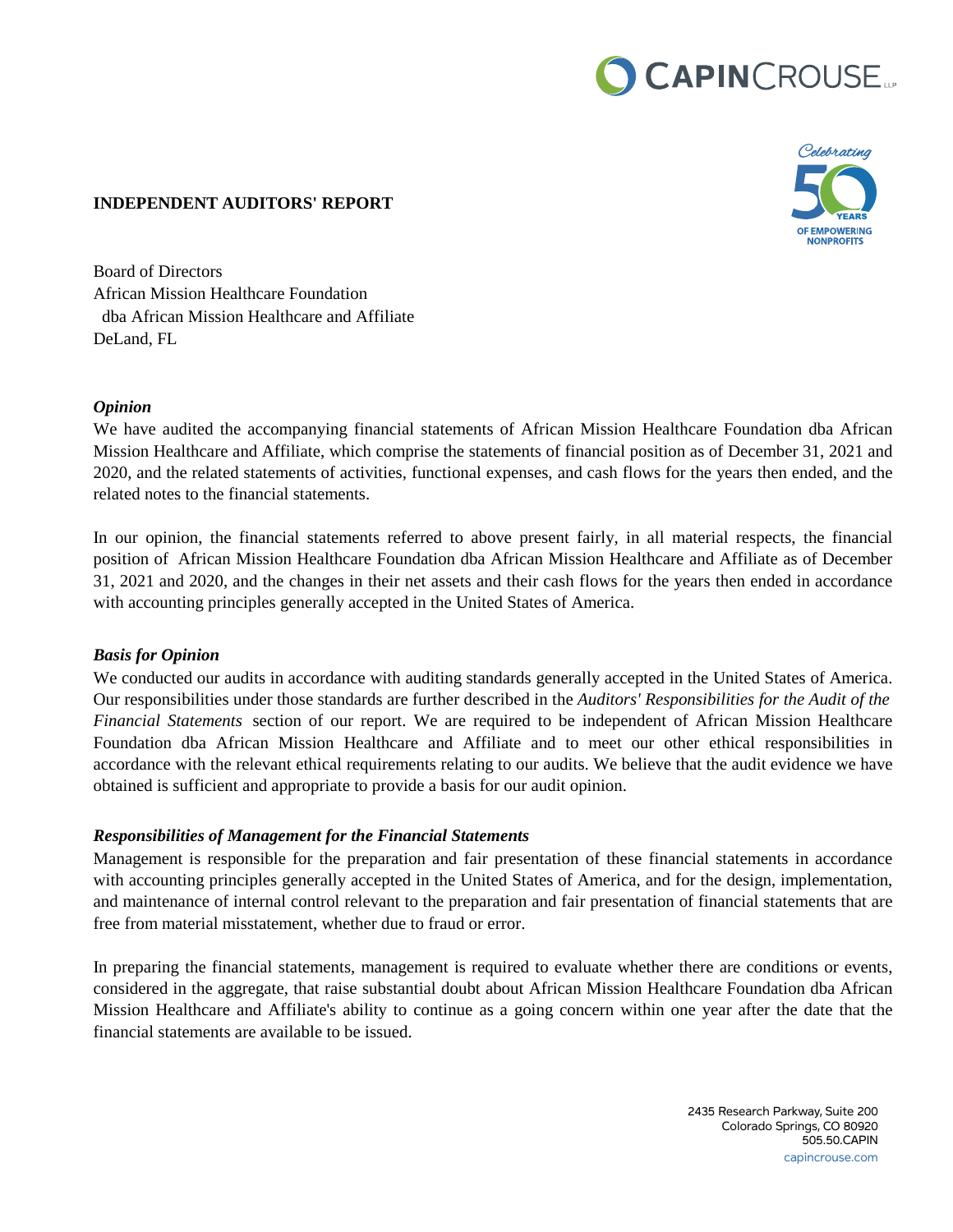Board of Directors African Mission Healthcare Foundation dba African Mission Healthcare and Affiliate DeLand, FL

#### *Auditors' Responsibilities for the Audit of the Financial Statements*

Our objectives are to obtain reasonable assurance about whether the financial statements as a whole are free from material misstatement, whether due to fraud or error, and to issue an auditors' report that includes our opinion. Reasonable assurance is a high level of assurance but is not absolute assurance and therefore is not a guarantee that an audit conducted in accordance with generally accepted auditing standards will always detect a material misstatement when it exists. The risk of not detecting a material misstatement resulting from fraud is higher than for one resulting from error, as fraud may involve collusion, forgery, intentional omissions, misrepresentations, or the override of internal control. Misstatements, including omissions, are considered material if there is a substantial likelihood that, individually or in the aggregate, they would influence the judgment made by a reasonable user based on the financial statements.

In performing an audit in accordance with generally accepted auditing standards, we:

- $\bullet$  Exercise professional judgment and maintain professional skepticism throughout the audit. final statements are the responsibility of the organization of the organization  $\mathcal{O}$
- Identify and assess the risks of material misstatement of the financial statements, whether due to fraud or error, and design and perform audit procedures responsive to those risks. Such procedures include examining, on a test basis, evidence regarding the amounts and disclosures in the financial statements.
- Obtain an understanding of internal control relevant to the audit in order to design audit procedures that are appropriate in the circumstances, but not for the purpose of expressing an opinion on the effectiveness of African Mission Healthcare Foundation dba African Mission Healthcare and Affiliate's internal control.
- · Evaluate the appropriateness of accounting policies used and the reasonableness of significant accounting estimates made by management, as well as evaluate the overall presentation of the financial statements.
- Conclude whether, in our judgment, there are conditions or events, considered in the aggregate, that raise substantial doubt about African Mission Healthcare Foundation dba African Mission Healthcare and Affiliate's ability to continue as a going concern for a reasonable period of time.

We are required to communicate with those charged with governance regarding, among other matters, the planned scope and timing of the audit, significant audit findings, and certain internal control related matters that we identified during the audits.  $\mathcal{I}(\mathcal{I})$  our opinion, the financial statements referred to above present fairly, in all material respects, the financial respects, the financial respects, the financial respects, the financial respects, the financia we are required to communicate with those charged with governance regarding, among other matters, the planne

Capin Crouse LLP

Colorado Springs, Colorado May 20, 2022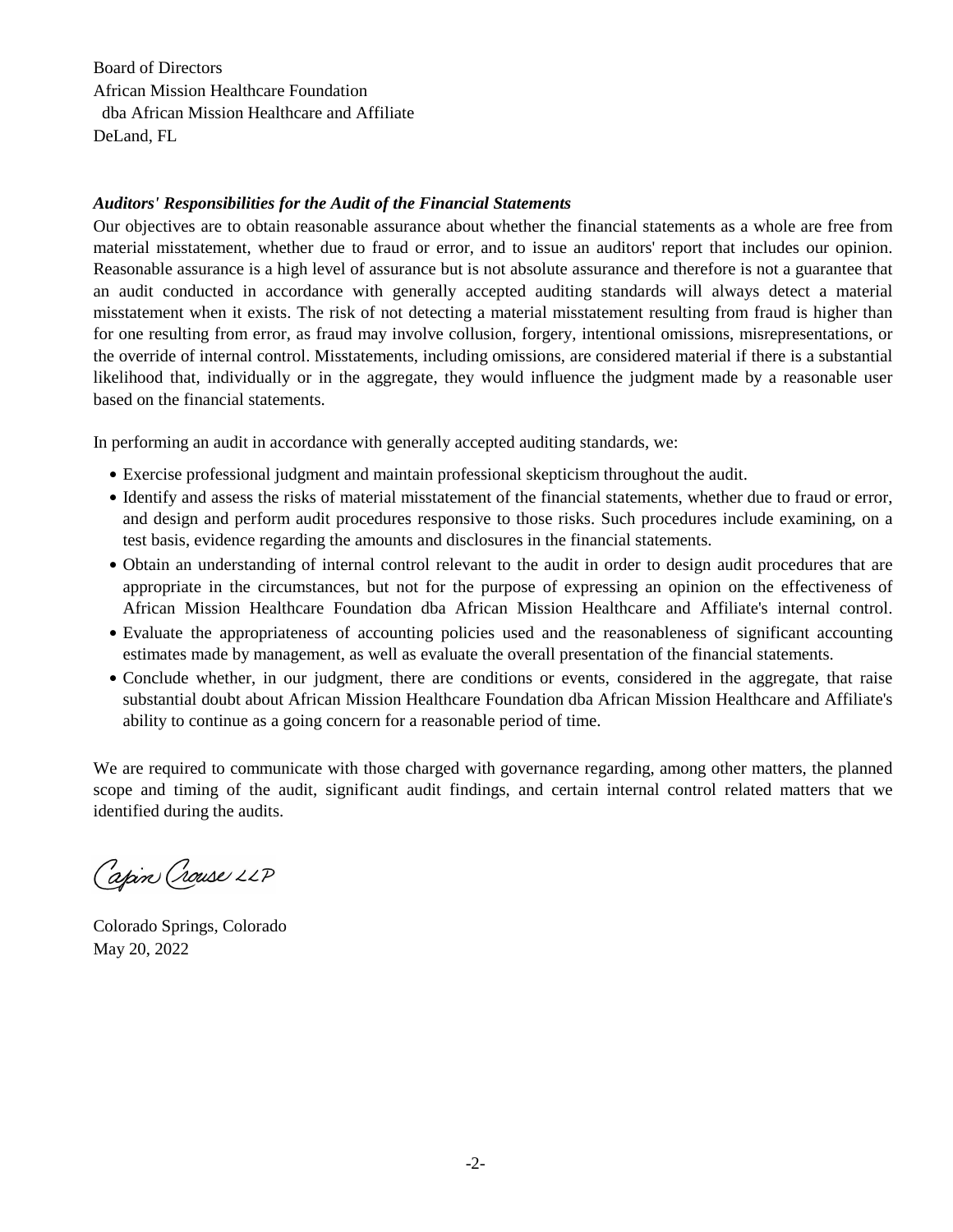# **AND AFFILIATE DBA AFRICAN MISSION HEALTHCARE AFRICAN MISSION HEALTHCARE FOUNDATION**

#### **Consolidated Statements of Financial Position**

|                                         | December 31, |            |              |            |  |  |
|-----------------------------------------|--------------|------------|--------------|------------|--|--|
|                                         |              | 2021       |              | 2020       |  |  |
| <b>ASSETS:</b>                          |              |            |              |            |  |  |
| Cash and cash equivalents               | \$           | 29,835,166 | $\mathbb{S}$ | 14,034,419 |  |  |
| Investments                             |              | 409,123    |              | 464,835    |  |  |
| Contributions and other receivables–net |              | 140,750    |              | 1,413,536  |  |  |
| Prepaid expenses                        |              | 312,530    |              | 26,529     |  |  |
| Land, furniture, and equipment-net      |              | 76,560     |              | 52,215     |  |  |
| <b>Total Assets</b>                     |              | 30,774,129 | \$           | 15,991,534 |  |  |
| <b>LIABILITIES AND NET ASSETS:</b>      |              |            |              |            |  |  |
| Liabilities:                            |              |            |              |            |  |  |
| Accounts payable and accrued expenses   | \$           | 243,054    | \$           | 152,132    |  |  |
| Grants payable                          |              | 474,543    |              | 720,116    |  |  |
| <b>Total liabilities</b>                |              | 717,597    |              | 872,248    |  |  |
| Net assets:                             |              |            |              |            |  |  |
| Without donor restrictions              |              | 1,891,687  |              | 2,053,167  |  |  |
| With donor restrictions                 |              | 28,164,845 |              | 13,066,119 |  |  |
| Total net assets                        |              | 30,056,532 |              | 15,119,286 |  |  |
| Total liabilities and net assets        |              | 30,774,129 | \$           | 15,991,534 |  |  |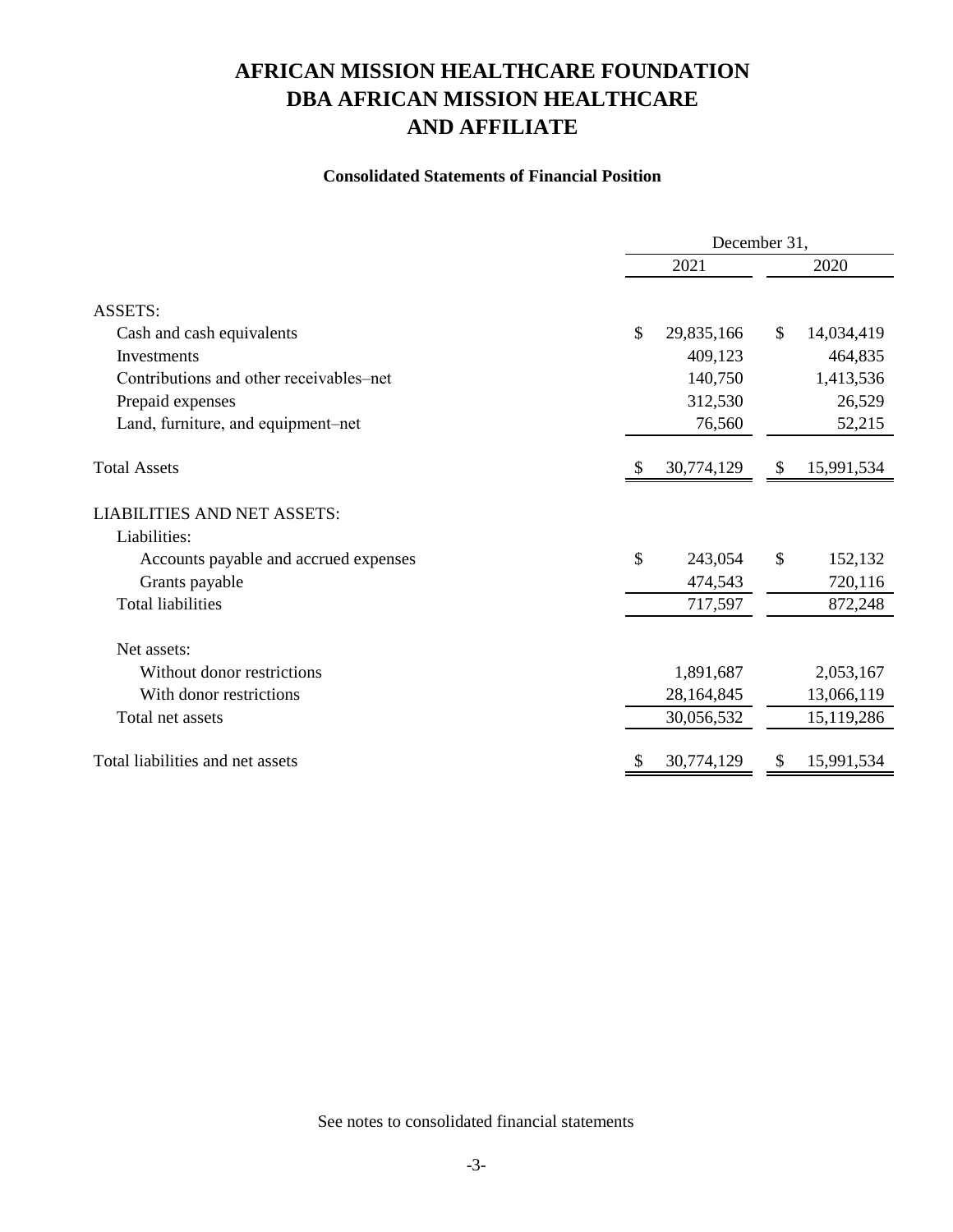# **AFRICAN MISSION HEALTHCARE FOUNDATION DBA AFRICAN MISSION HEALTHCARE AND AFFILIATE**

### **Consolidated Statements of Activities**

|                                            | Year Ended December 31, |                                      |      |                                   |      |                      |    |                                      |              |                                   |    |                      |
|--------------------------------------------|-------------------------|--------------------------------------|------|-----------------------------------|------|----------------------|----|--------------------------------------|--------------|-----------------------------------|----|----------------------|
|                                            |                         |                                      | 2021 |                                   | 2020 |                      |    |                                      |              |                                   |    |                      |
|                                            |                         | <b>Without Donor</b><br>Restrictions |      | With Donor<br><b>Restrictions</b> |      | Total                |    | <b>Without Donor</b><br>Restrictions |              | <b>With Donor</b><br>Restrictions |    | Total                |
| <b>SUPPORT AND REVENUE:</b>                |                         |                                      |      |                                   |      |                      |    |                                      |              |                                   |    |                      |
| Contributions<br>Interest and other income | \$                      | 950,474<br>83,982                    | \$   | 23,385,478                        | \$   | 24,335,952<br>83,982 | \$ | 1,505,618<br>19,248                  | $\mathbb{S}$ | 11,742,696                        | \$ | 13,248,314<br>19,248 |
| <b>Total Support and Revenue</b>           |                         | 1,034,456                            |      | 23,385,478                        |      | 24,419,934           |    | 1,524,866                            |              | 11,742,696                        |    | 13,267,562           |
| NET ASSETS RELEASED:                       |                         |                                      |      |                                   |      |                      |    |                                      |              |                                   |    |                      |
| Purpose and time restrictions              |                         | 8,286,752                            |      | (8, 286, 752)                     |      |                      |    | 7,790,165                            |              | (7,790,165)                       |    |                      |
| <b>EXPENSES:</b>                           |                         |                                      |      |                                   |      |                      |    |                                      |              |                                   |    |                      |
| Program services                           |                         | 8,268,879                            |      |                                   |      | 8,268,879            |    | 8,184,598                            |              |                                   |    | 8,184,598            |
| Supporting activities:                     |                         |                                      |      |                                   |      |                      |    |                                      |              |                                   |    |                      |
| General and administrative                 |                         | 966,823                              |      |                                   |      | 966,823              |    | 676,487                              |              |                                   |    | 676,487              |
| Fundraising                                |                         | 246,986                              |      |                                   |      | 246,986              |    | 310,459                              |              |                                   |    | 310,459              |
|                                            |                         | 1,213,809                            |      |                                   |      | 1,213,809            |    | 986,946                              |              |                                   |    | 986,946              |
| <b>Total Expenses</b>                      |                         | 9,482,688                            |      |                                   |      | 9,482,688            |    | 9,171,544                            |              |                                   |    | 9,171,544            |
| Change in Net Assets                       |                         | (161, 480)                           |      | 15,098,726                        |      | 14,937,246           |    | 143,487                              |              | 3,952,531                         |    | 4,096,018            |
| Net Assets, Beginning of Year              |                         | 2,053,167                            |      | 13,066,119                        |      | 15,119,286           |    | 1,909,680                            |              | 9,113,588                         |    | 11,023,268           |
| Net Assets, End of Year                    | <sup>\$</sup>           | 1,891,687                            | S    | 28,164,845                        |      | 30,056,532           | \$ | 2,053,167                            | S.           | 13,066,119                        | S. | 15,119,286           |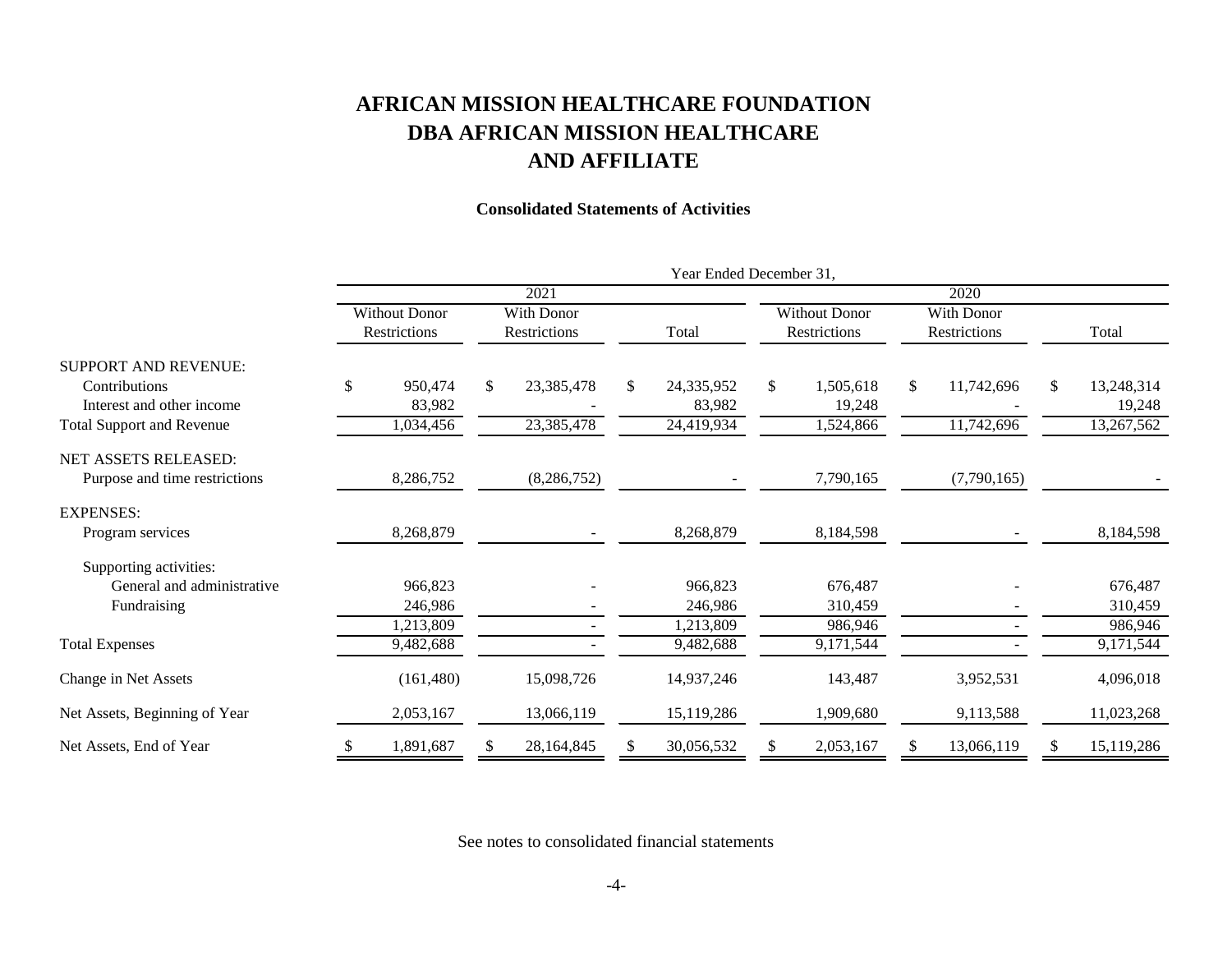# **AFRICAN MISSION HEALTHCARE FOUNDATION DBA AFRICAN MISSION HEALTHCARE AND AFFILIATE**

### **Consolidated Statements of Functional Expenses**

|                           | Year Ended December 31, 2021 |                |             |             |         |          |           |  |
|---------------------------|------------------------------|----------------|-------------|-------------|---------|----------|-----------|--|
|                           | Program                      |                | General and |             |         | Total    |           |  |
|                           | Services                     | Administrative |             | Fundraising |         | Expenses |           |  |
| Grant expense             | \$<br>7,460,138              | \$             |             | \$          |         | \$       | 7,460,138 |  |
| Salaries and benefits     | 660,902                      |                | 527,245     |             | 158,733 |          | 1,346,880 |  |
| Professional services     | 18,500                       |                | 203,615     |             | 1,573   |          | 223,688   |  |
| Office and other expenses | 68,366                       |                | 99,737      |             | 6,210   |          | 174,313   |  |
| Travel                    | 59,477                       |                | 39,094      |             | 3,364   |          | 101,935   |  |
| Donor development         |                              |                |             |             | 73,357  |          | 73,357    |  |
| Financial expense         | 15                           |                | 58,188      |             |         |          | 58,203    |  |
| Information technology    | 1,481                        |                | 38,944      |             | 3,749   |          | 44,174    |  |
|                           | 8,268,879                    | $\mathcal{S}$  | 966,823     | \$          | 246,986 | \$       | 9,482,688 |  |
|                           | 87%                          |                | 10%         |             | 3%      |          | 100%      |  |

|                           | Year Ended December 31, 2020 |           |             |                |    |             |    |           |
|---------------------------|------------------------------|-----------|-------------|----------------|----|-------------|----|-----------|
|                           |                              | Program   | General and |                |    |             |    |           |
|                           |                              | Services  |             | Administrative |    | Fundraising |    | Total     |
|                           |                              |           |             |                |    |             |    |           |
| Grant expense             | \$                           | 7,461,765 | \$          | 257            | \$ | 517         | \$ | 7,462,539 |
| Salaries and benefits     |                              | 651,124   |             | 407,786        |    | 215,035     |    | 1,273,945 |
| Professional services     |                              | 38,201    |             | 78,798         |    |             |    | 116,999   |
| Office and other expenses |                              | 17,690    |             | 109,515        |    | 1,631       |    | 128,836   |
| Travel                    |                              | 13,190    |             | 31,740         |    | 2,738       |    | 47,668    |
| Donor development         |                              |           |             |                |    | 86,082      |    | 86,082    |
| Financial expense         |                              |           |             | 23,997         |    |             |    | 23,997    |
| Information technology    |                              | 2,628     |             | 24,394         |    | 4,456       |    | 31,478    |
|                           |                              |           |             |                |    |             |    |           |
|                           | \$.                          | 8,184,598 | \$          | 676,487        | \$ | 310,459     | \$ | 9,171,544 |
|                           |                              |           |             |                |    |             |    |           |
|                           |                              | 90%       |             | 7%             |    | 3%          |    | 100%      |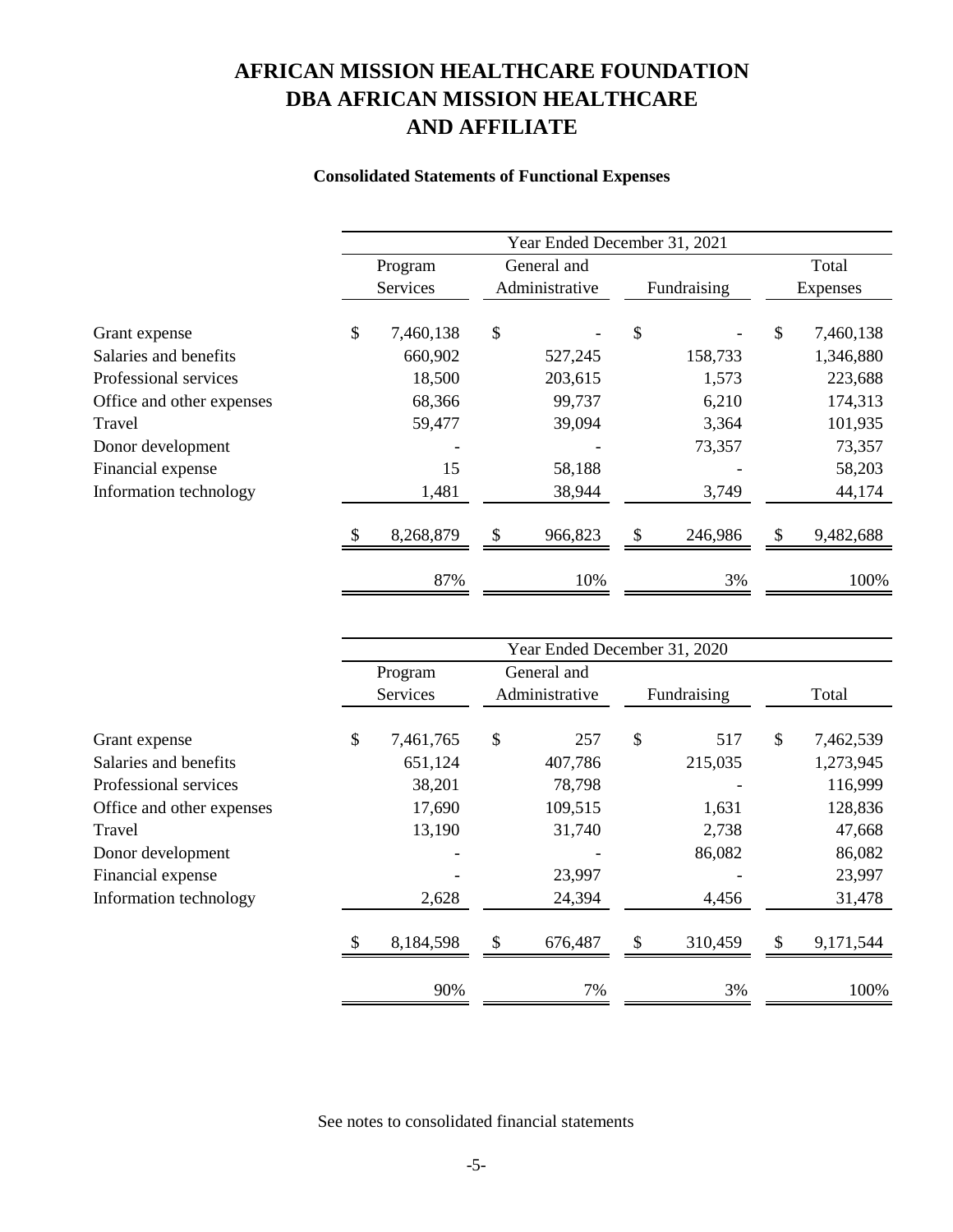# **AND AFFILIATE DBA AFRICAN MISSION HEALTHCARE AFRICAN MISSION HEALTHCARE FOUNDATION**

### **Consolidated Statements of Cash Flows**

|                                                                 | Year Ended December 31, |            |      |            |  |
|-----------------------------------------------------------------|-------------------------|------------|------|------------|--|
|                                                                 |                         | 2021       | 2020 |            |  |
| <b>CASH FLOWS FROM OPERATING ACTIVITIES:</b>                    |                         |            |      |            |  |
| Change in net assets                                            | \$                      | 14,937,246 | \$   | 4,096,018  |  |
| Adjustments to reconcile change in net assets to net cash       |                         |            |      |            |  |
| provided (used) by operating activities:                        |                         |            |      |            |  |
| Depreciation                                                    |                         | 14,472     |      | 15,469     |  |
| Impairment loss on investment                                   |                         |            |      | 73,197     |  |
| Foreign currency translation adjustment                         |                         | 12,358     |      | 17,852     |  |
| Forgiveness of Paycheck Protection Program loan                 |                         |            |      | (96, 340)  |  |
| Loss on disposal of land, furniture, and equipment              |                         | 4,927      |      |            |  |
| Changes in operating assets and liabilities:                    |                         |            |      |            |  |
| Contributions and other receivables-net                         |                         | 1,272,786  |      | (901, 503) |  |
| Prepaid expenses                                                |                         | (286,001)  |      | (24, 819)  |  |
| Accounts payable and accrued expenses                           |                         | 90,922     |      | 103,347    |  |
| Grants payable                                                  |                         | (245, 573) |      | 322,643    |  |
| Net Cash Provided by Operating Activities                       |                         | 15,801,137 |      | 3,605,864  |  |
| CASH FLOWS FROM INVESTING ACTIVITIES:                           |                         |            |      |            |  |
| Purchases of investments                                        |                         | (184, 829) |      | (337, 639) |  |
| Proceeds from sale of investments                               |                         | 241,173    |      |            |  |
| Purchases of land, furniture, and equipment                     |                         | (43,744)   |      | (13,591)   |  |
| Reinvestment of interest                                        |                         | (12,990)   |      | (12,787)   |  |
| Net Cash Used by Investing Activities                           |                         | (390)      |      | (364, 017) |  |
| <b>CASH FLOWS FROM FINANCING ACTIVITIES:</b>                    |                         |            |      |            |  |
| Proceeds from Paycheck Protection Program Ioan                  |                         |            |      | 96,340     |  |
| Net Cash Provided by Financing Activities                       |                         |            |      | 96,340     |  |
| Net Change in Cash and Cash Equivalents                         |                         | 15,800,747 |      | 3,338,187  |  |
| Cash and Cash Equivalents, Beginning of Year                    |                         | 14,034,419 |      | 10,696,232 |  |
| Cash and Cash Equivalents, End of Year                          | -S                      | 29,835,166 | \$   | 14,034,419 |  |
| SUPPLEMENTAL DISCLOSURE:                                        |                         |            |      |            |  |
| Forgiveness of Paycheck Protection Program loan                 |                         |            |      | 96,340     |  |
| Investments reclassified to contributions and other receivables |                         |            |      | 51,803     |  |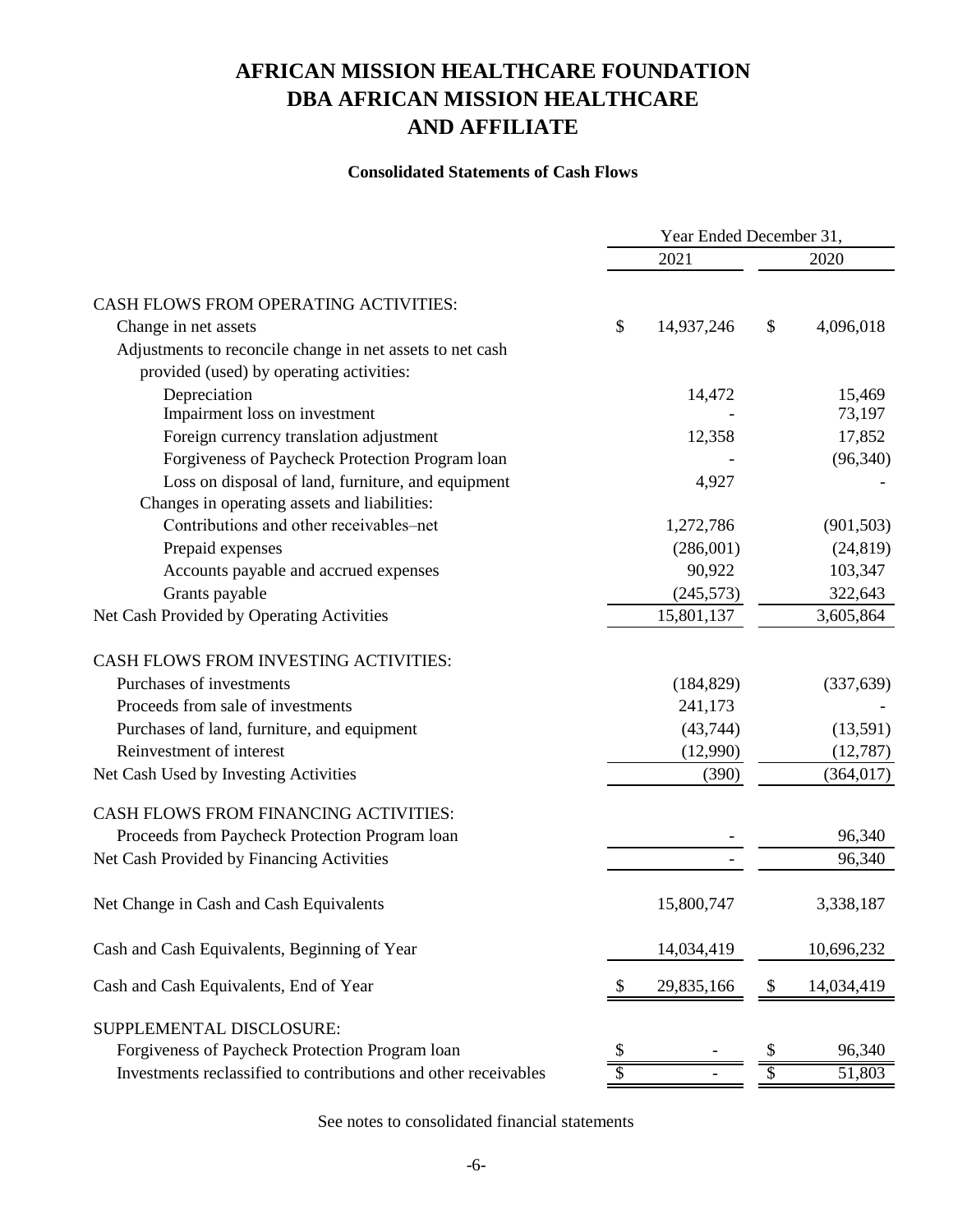#### **Notes to Consolidated Financial Statements**

December 31, 2021 and 2020

#### 1. NATURE OF ORGANIZATION:

African Mission Healthcare Foundation dba African Mission Healthcare exists to strengthen African mission hospitals to aid those in greatest need. Mission hospitals frequently lack important resources, capacity, or capabilities. In response, African Mission Healthcare works closely with selected mission hospitals in various countries in Africa to identify the resources and support needed most, develop effective solutions, mobilize resources, and achieve the desired results. Solutions involve providing support for critically needed infrastructure and equipment, training and medical education, clinical care, and management advisory services.

These consolidated statements include the activities of African Mission Healthcare-Kenya (AMH Kenya), a tax exempt non-governmental organization in Kenya. AMH Kenya's activities were consolidated into African Mission Healthcare's financial statements beginning January 1, 2019.

African Mission Healthcare is a nonprofit organization that is exempt from income taxes under Section 501(c)(3) of the Internal Revenue Code (IRC) and comparable state laws. However, African Mission Healthcare is subject to federal income tax on any unrelated business taxable income. In addition, African Mission Healthcare is not classified as a private foundation within the meaning of Section 509(a) of the IRC.

#### 2. SUMMARY OF SIGNIFICANT ACCOUNTING POLICIES:

African Mission Healthcare maintains its accounts and prepares its consolidated financial statements on the accrual basis of accounting in conformity with accounting principles generally accepted in the United States of America. The preparation of consolidated financial statements in conformity with accounting principles generally accepted in the United States of America requires management to make estimates and assumptions that affect the reported amounts of assets and liabilities, disclosures of any contingent assets and liabilities at the date of the consolidated financial statements, and the reported revenues and expenses during the reporting period. Actual results could differ from the estimates. The significant accounting policies followed are described below to enhance the usefulness of the consolidated financial statements to the reader.

### PRINCIPLES OF CONSOLIDATION

Due to board control, AMH Kenya is a controlled entity of African Mission Healthcare for the purposes of these consolidated statements. These consolidated financial statements therefore includes the financial resources and activities of this entity. All significant intercompany balances and transactions have been eliminated. African Mission Healthcare and AMH Kenya are collectively referred to as African Mission Healthcare Foundation dba African Mission Healthcare and Affiliate (AMH) in these consolidated financial statements.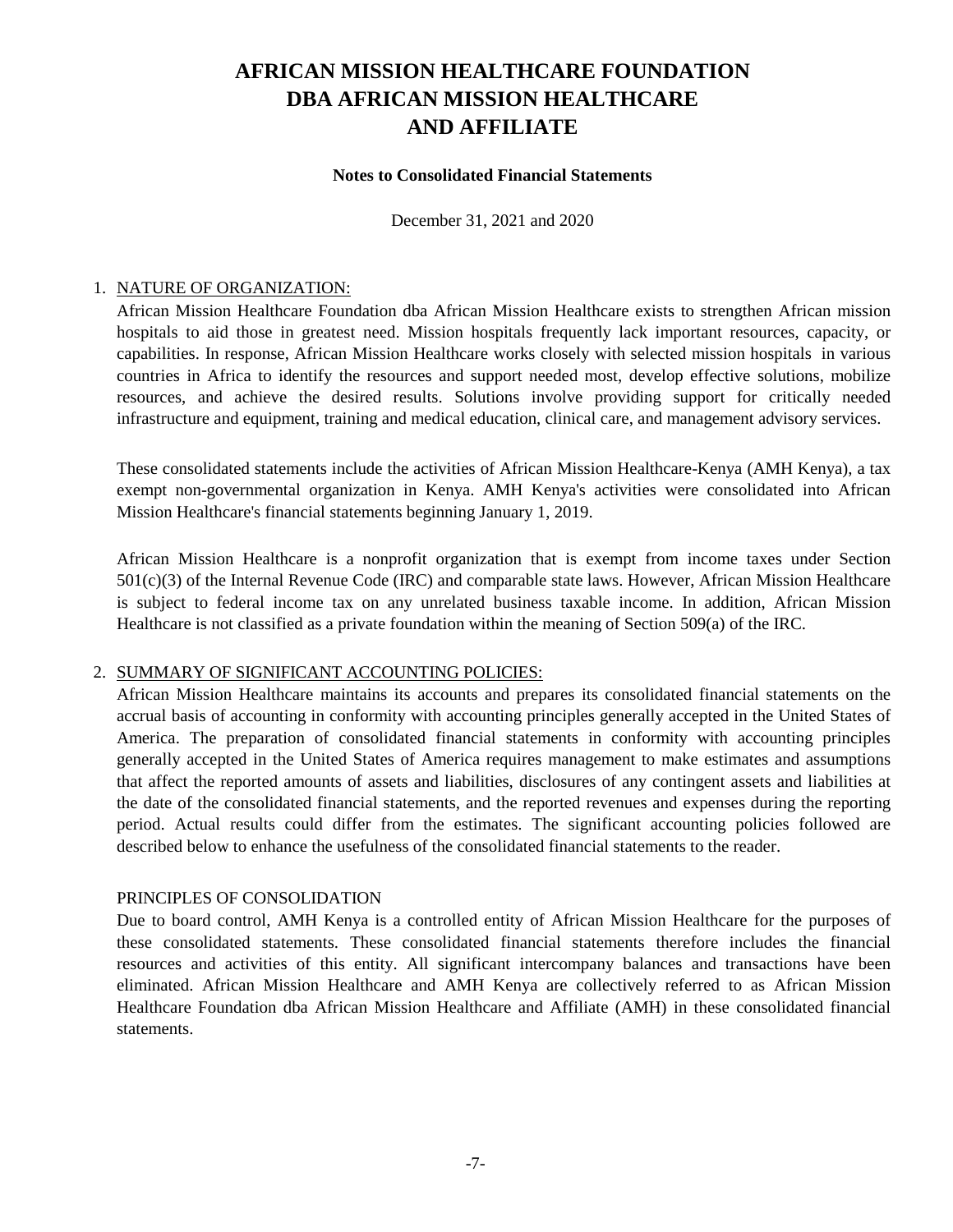#### **Notes to Consolidated Financial Statements**

December 31, 2021 and 2020

#### 2. SUMMARY OF SIGNIFICANT ACCOUNTING POLICIES, continued:

### CASH AND CASH EQUIVALENTS

Cash and cash equivalents consist of checking and savings accounts. As of December 31, 2021 and 2020, AMH has cash and cash equivalents on deposit with financial institutions that exceed the federally insured (FDIC) balance by approximately \$26,600,000 and \$12,500,000, respectively. AMH has not experienced any losses in such accounts and believes it is not exposed to any significant credit risk on cash and cash equivalents.

#### INVESTMENTS

Investments held by AMH as of December 31, 2021 and 2020 consist of money market accounts, which are held at cost. All investments with readily determinable fair values are recorded at fair market value. Unrealized gains or losses in fair value are recognized in the year in which they occur and reflected on the consolidated statement of activities. Interest income is recorded on the consolidated statement of activities when it is earned.

AMH, with the support of an existing major donor, has established plans for the AMH "Closed Reserve Fund." Periodic donations made specifically to the Closed Reserve Fund will be invested in longer-term private equity and other non-traditional investments with greater potential for above market returns. The investments are selected by management with input and oversight by the AMH Investment Committee. Current plans are to invest and reinvest these funds for an extended period (e.g., the next twenty years) in an effort to build up substantial reserves for future program needs. The objectives for the Closed Reserve Fund and the nature of planned investments present substantial risks including reduced liquidity and increased volatility. Recognizing these related risks, only funds specifically donated for the inclusion in the Closed Reserve Fund are to be invested in this manner.

#### CONTRIBUTIONS AND OTHER RECEIVABLES

Contributions and other receivables consist mainly of amounts unconditionally committed by donors. AMH records an allowance for doubtful accounts if deemed necessary, which is based on a review of outstanding receivables, historical collection information, and existing economic conditions. There is no allowance for doubtful accounts at December 31, 2021 and 2020, as outstanding balances are considered fully collectible. All amounts are collectible within one year.

#### LAND, FURNITURE, AND EQUIPMENT

AMH capitalizes land, furniture, and equipment purchases exceeding \$5,000 and expenses lesser amounts in the year purchased. Furniture and equipment are recorded at cost. Depreciation is computed on the straight-line method over the estimated useful lives. AMH furniture and equipment consists of vehicles, computers, and furniture.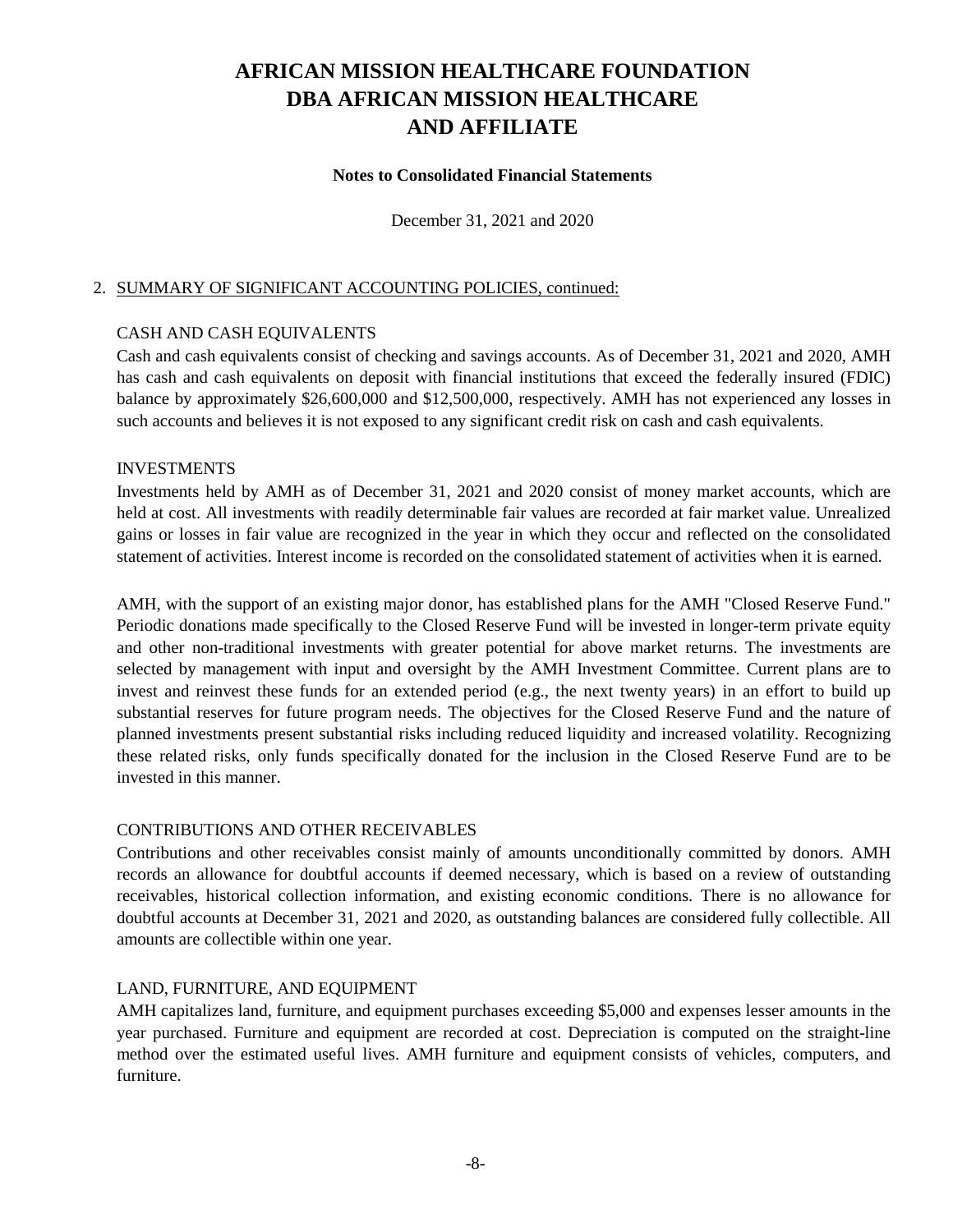#### **Notes to Consolidated Financial Statements**

December 31, 2021 and 2020

#### 2. SUMMARY OF SIGNIFICANT ACCOUNTING POLICIES, continued:

#### GRANTS PAYABLE

Amounts become payable based on applicable conditions present in the agreements between AMH and partner hospitals or other organizations. Grants payable consist of amounts unconditionally owed or conditionally owed and for which relevant conditions have been met based on agreements entered into between AMH and these organizations.

#### CLASSES OF NET ASSETS

The net assets of AMH are reported in the following classes:

*Net assets without donor restrictions* are those currently available at the discretion of the board for use in AMH's operations or support of AMH's partner hospitals or other organizations, as well as those resources currently invested in furniture and equipment.

*Net assets with donor restrictions* include resources restricted by donors primarily for the support of designated partner hospitals or other organizations, or for specified projects or programs.

#### SUPPORT AND REVENUE

Contributions are recorded when made, which may be when cash and other assets are received or when unconditionally promised. AMH reports gifts of cash and other assets as restricted support if they are received with donor stipulations that limit the use of the contributed amounts. When a donor restriction expires, that is, when a stipulated time restriction ends or purpose restriction is satisfied, net assets with donor restrictions are reclassified to net assets without donor restrictions and reported in the statement of activities as net assets released from restrictions. All contributions are considered available for use without donor restrictions unless specifically restricted by the donor.

Interest and other income is recognized when earned.

#### FUNCTIONAL ALLOCATION OF EXPENSES

The costs of providing program services and supporting activities have been summarized on a functional basis. Accordingly, certain costs relating to more than one function, such as payroll, travel, and facilities expenses, have been allocated among the program services, general and administrative, and fundraising activities benefited. Salaries are allocated based on the time and effort spent by each employee, and all other expenses are allocated based on the purpose of the expense.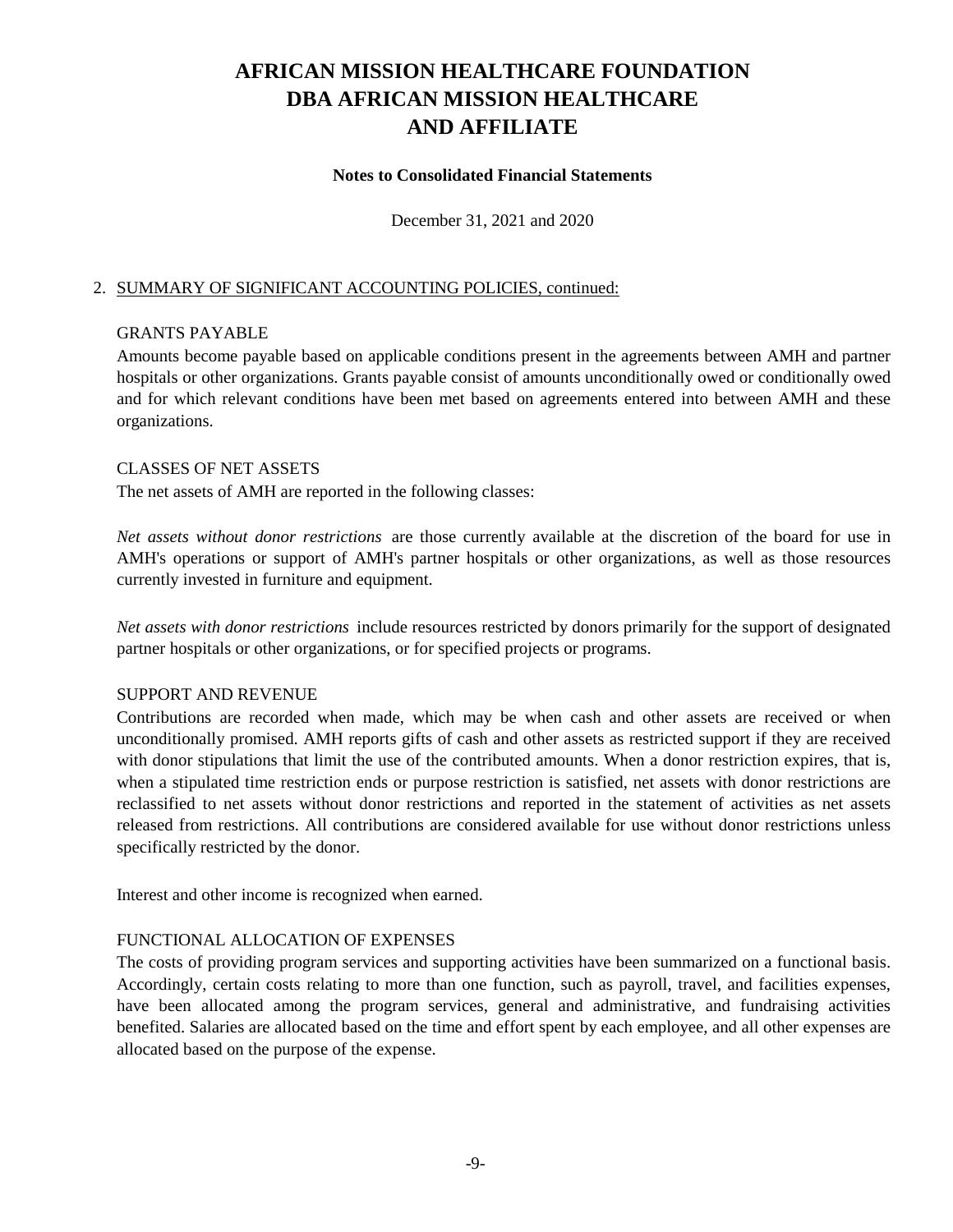### **Notes to Consolidated Financial Statements**

December 31, 2021 and 2020

#### 3. LIQUIDITY AND FUNDS AVAILABLE:

The following table reflects AMH's financial assets reduced by amounts not available for general use within one year, as of December 31, 2021 and 2020, respectively. Financial assets are considered unavailable when illiquid or not convertible to cash within one year.

|                                                                          | December 31, |              |              |             |  |  |
|--------------------------------------------------------------------------|--------------|--------------|--------------|-------------|--|--|
|                                                                          |              | 2021         |              | 2020        |  |  |
|                                                                          |              |              |              |             |  |  |
| Financial assets:                                                        |              |              |              |             |  |  |
| Cash and cash equivalents                                                | \$           | 29,835,166   | $\mathbb{S}$ | 14,034,419  |  |  |
| Investments                                                              |              | 409,123      |              | 464,835     |  |  |
| Contributions and other receivables–net                                  |              | 140,750      |              | 1,413,536   |  |  |
| Financial assets, at year-end                                            |              | 30,385,039   |              | 15,912,790  |  |  |
| Less those unavailable for general expenditures within one year, due to: |              |              |              |             |  |  |
| Restrictions due to purpose and time                                     |              | (18,015,975) |              | (3,968,529) |  |  |
| Financial assets available within one year to meet cash needs            |              |              |              |             |  |  |
| for general expenditures                                                 |              | 12,369,064   |              | 11,944,261  |  |  |
|                                                                          |              |              |              |             |  |  |

AMH currently maintains substantially all of its assets in the form of cash and cash equivalents to ensure that amounts are available to pay its program and other general expenditures, liabilities, and other obligations as they come due.

### 4. LAND, FURNITURE, AND EQUIPMENT–NET:

Land, furniture, and equipment–net consist of:

|                               | December 31, |    |           |  |  |
|-------------------------------|--------------|----|-----------|--|--|
|                               | 2021         |    | 2020      |  |  |
|                               |              |    |           |  |  |
| Land                          | \$<br>28,865 | \$ |           |  |  |
| Vehicles                      | 33,378       |    | 37,387    |  |  |
| Computers and equipment       | 66,029       |    | 76,267    |  |  |
| Furniture and fixtures        | 30,618       |    | 25,213    |  |  |
|                               | 158,890      |    | 138,867   |  |  |
| Less accumulated depreciation | (82, 330)    |    | (86, 652) |  |  |
|                               | \$<br>76,560 | \$ | 52,215    |  |  |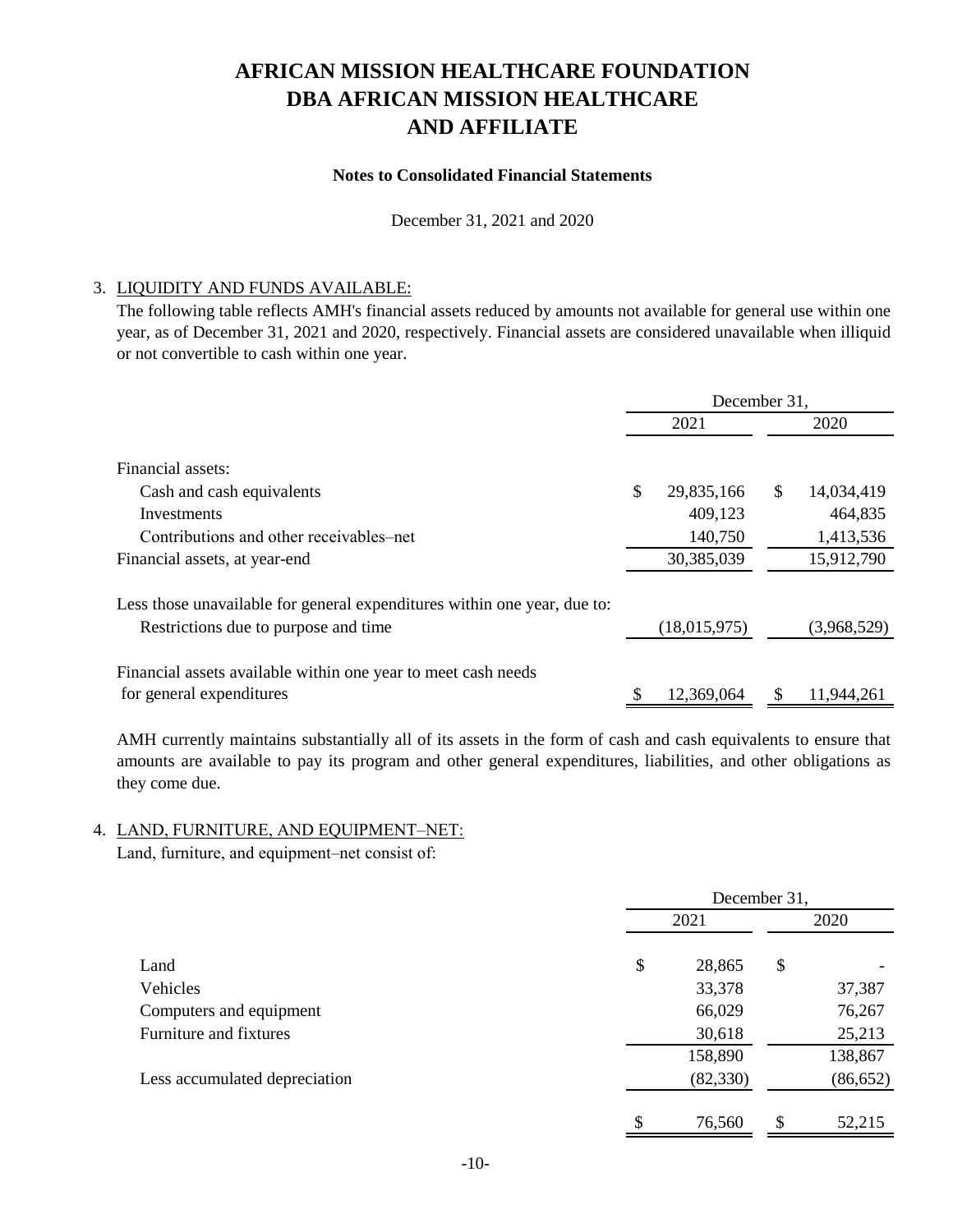#### **Notes to Consolidated Financial Statements**

December 31, 2021 and 2020

#### 5. NET ASSETS WITH DONOR RESTRICTIONS:

Net assets with donor restrictions as of December 31, 2021 and 2020, consist of:

|                                               | December 31, |            |               |            |  |  |
|-----------------------------------------------|--------------|------------|---------------|------------|--|--|
|                                               | 2021         |            |               | 2020       |  |  |
|                                               |              |            |               |            |  |  |
| Transforming Healthcare programs and projects | \$           | 6,416,926  | $\mathcal{S}$ |            |  |  |
| Time restricted for closed reserve fund       |              | 6,000,000  |               |            |  |  |
| Gidel Mother of Mercy Hospital                |              | 4,554,998  |               | 3,549,690  |  |  |
| <b>Mission Hospital Teaching Network</b>      |              | 3,074,290  |               | 848,754    |  |  |
| Other specified hospital and clinic projects  |              | 2,155,144  |               | 1,020,363  |  |  |
| Oxygen projects                               |              | 2,120,880  |               | 971,471    |  |  |
| General medical projects and programs         |              | 1,402,101  |               | 1,718,524  |  |  |
| <b>ELWA Hospital</b>                          |              | 693,230    |               | 939,981    |  |  |
| Anesthesia program and training               |              | 531,692    |               | 511,089    |  |  |
| <b>Tenwek Cardio Thoracic Center</b>          |              | 508,273    |               | 1,110,751  |  |  |
| South Sudan partners, projects, and programs  |              | 206,485    |               | 707,065    |  |  |
| Surgical access (SAFE) program                |              | 170,692    |               | 241,569    |  |  |
| Other restricted                              |              | 151,727    |               | 72,776     |  |  |
| Other time restrictions                       |              | 133,442    |               | 1,354,100  |  |  |
| Housing (HOPE) program                        |              | 44,965     |               | 19,986     |  |  |
|                                               |              |            |               |            |  |  |
|                                               |              | 28,164,845 |               | 13,066,119 |  |  |

#### 6. CONCENTRATION:

During the year ended December 31, 2021, AMH received contributions from two donors that totaled approximately \$17,017,814. During the year ended December 31, 2020, AMH received a contribution from three donors that totaled approximately \$6,240,000. These gifts account for approximately 70% and 47% of total support and revenue for the years ended December 31, 2021 and 2020, respectively.

#### 7. RELATED PARTY TRANSACTIONS:

During the years ended December 31, 2021 and 2020, AMH received donations from board members and members of senior management totaling approximately \$176,000 and \$131,000, respectively.

During the year ended December 31, 2020, AMH paid a member of the AMH-Kenya board approximately \$24,000 for contract services. These contract services focused on supporting and improving AMH-Kenya's financial and administrative services. During 2021, this board member resigned from the AMH-Kenya board and joined AMH-Kenya as vice president of finance and administration.